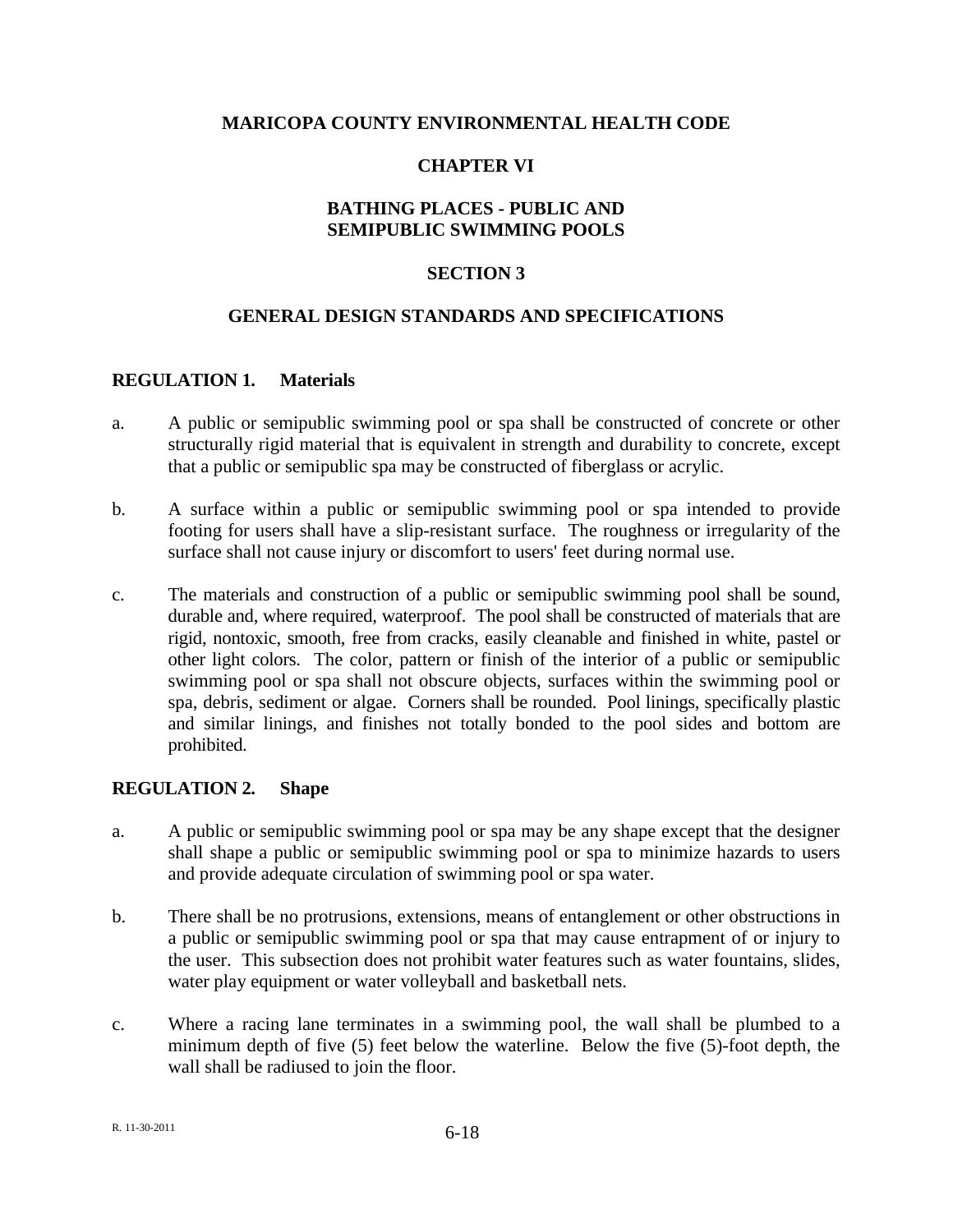- d. The minimum average width of a semipublic pool shall be 14 feet. The average width shall be calculated by dividing the surface area by the total length of the pool as noted in Appendix B.
- e. Coping or cantilevered deck may project from a swimming pool or spa wall to provide a handhold for users. The coping or deck shall be rounded, have a slip-resistant surface and shall not exceed three and one-half (3½) inches in thickness. The overhang of the coping or deck shall not exceed two (2) inches or be less than one (1) inch. All corners created by coping or cantilevered deck shall be rounded in both the vertical and horizontal dimensions to eliminate sharp corners.
- f. Floors:
	- 1. The slope of the floor of a public or semipublic swimming pool, from the end wall in the shallow area towards the deep area to the point of the first slope change, shall be uniform and shall not exceed one (1) foot of fall in ten (10) feet. The floor slope in a public or semipublic spa shall not exceed one (1) foot of fall in ten (10) feet.
	- 2. The floor slope of a public or semipublic swimming pool, from the point of the first slope change to the deepest part of the swimming pool, shall not exceed one (1) foot of fall in three (3) feet. For public or semipublic swimming pools, the depth of the swimming pool at the point of the first slope change shall be a minimum of five (5) feet.
	- 3. All portions of a swimming pool or spa floor shall slope towards a main drain.
	- 4. The transitional radius where the floor of a public or semipublic swimming pool joins a wall shall comply with all the following:
		- (a) The center of the radius shall be no less than three (3) feet below the waterline in the deep area or two (2) feet below the waterline in the shallow area,
		- (b) The radius shall be tangent at the point where the radius meets the wall or floor, and
		- (c) The radius shall be equal to or greater than the depth of the swimming pool minus the vertical wall depth measured from the waterline minus three (3) inches.

# **REGULATION 3. Fill and Draw Pools**

The construction and operation of fill and draw pools is prohibited.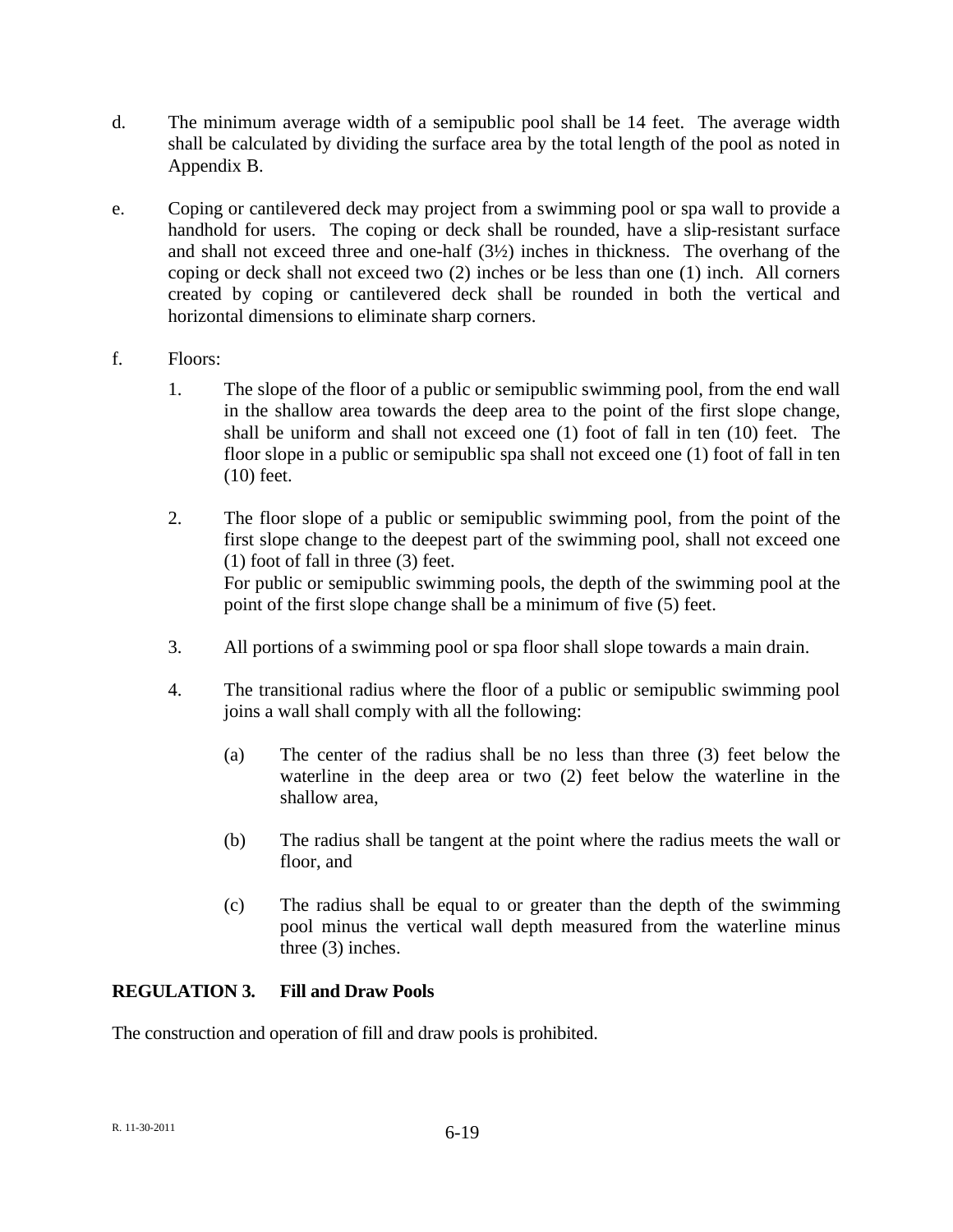# **REGULATION 4. Water Recirculation and Filtering System**

General - The water recirculation system, consisting primarily of piping, pumps, filters, water conditioning and disinfecting equipment, together with other standard accessory equipment, shall be adequate to clarify and disinfect the entire contents of the pool within eight (8) hours or less. Water withdrawn shall not be returned to the pool unless it has been filtered and otherwise treated in an approved manner except that water may be withdrawn from a swimming pool for a water slide or a water feature without being filtered or disinfected as approved by the Department.

- a. The water recirculation system shall consist primarily of piping, pumps, filters, water conditioning and disinfecting equipment, together with other standard accessory equipment. Each bathing place shall be provided with a separate and distinct recirculation system.
- b. The water recirculation system shall be adequate to filter and disinfect the entire contents of the pool within eight (8) hours or less. Bypassing chemical feeders or other similar devices may be exempted from this requirement with the approval of the Department.
- c. The water recirculation system shall operate continuously.
- d. Seasonal closing of the pool shall be allowed when all of the following exist:
	- 1. A sign is posted that the pool/spa is closed;
	- 2. The gates are locked shut, and
	- 3. The Department is notified in writing of any such closure.

# **REGULATION 5. Piping**

Piping systems shall be:

- a. Designed to carry the required quantity of water at a velocity of not more than ten (10) feet per second when located on the discharge side of a pump, except for copper discharge piping where the velocity shall not exceed eight (8) feet per second, and not more than six (6) feet per second when located on the suction side of a pump.
- b. Of sufficient strength to withstand 150 percent of normal operating pressures.
- c. Made of non-toxic materials.
- d. Reasonably resistant to corrosion under conditions of operation.
- e. Installed so that pipe and fittings, which pass through the pool structure, shall not project in a manner, which is hazardous to users of the facility.
- f. Comply with the sizes and flow rates shown in the following table unless accompanied by an approved hydraulic design.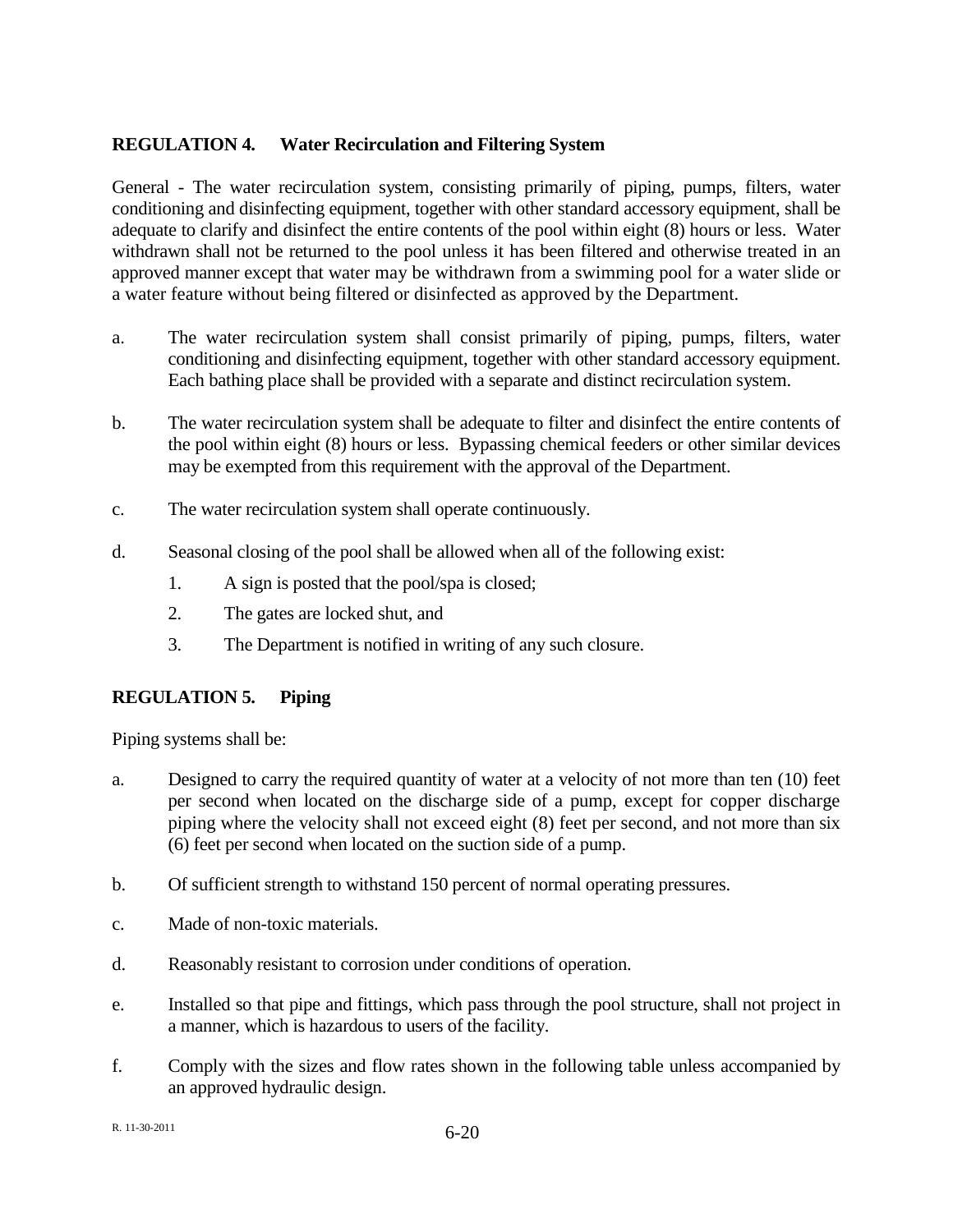| <b>PIPE SIZE</b>                 | 11/4" | 11/2" | 2" | 2.1/2" | 2"  | 4"  | 6"  |
|----------------------------------|-------|-------|----|--------|-----|-----|-----|
| <b>GPM PRESSURE SIDE</b>         | 25    | 60    | 90 | 140    | 220 | 350 | 800 |
| <b>GPM PRESSURE SIDE, COPPER</b> | 20    | 48    | 77 | 96     | 176 | 280 | 640 |
| <b>GPM SUCTION SIDE</b>          | 15    | 35    | 50 | 80     | 140 | 220 | 450 |

## **Maximum Flow Rates (C=140) Schedule 40 PVC**

- g. Plastic water circulation piping shall comply with American National Standards Institute/NSF, International Standard Number 14, "Plastics Piping System Components and Related Materials," NSF International, 3475 Plymouth Road, P.O. Box 130140, Ann Arbor, Michigan which is incorporated by reference and on file with the office of the Secretary of State and the Department.
- h. A licensed Arizona contractor shall conduct an induced static hydraulic pressure test of the water circulation system piping at 25 pounds per square inch for at least 30 minutes. The pressure test shall be performed before the deck is poured. Pressure in the water circulation system piping shall be maintained during the deck pour.
- i. Piping systems shall be identified by nametags, labels or appropriate colors painted or located at conspicuous points.

# **REGULATION 6. Total Dynamic Head**

The total dynamic head of the recirculation system shall be calculated. In lieu of calculating the total dynamic head, the Department may allow the following table to be used:

| <b>DISTANCE FROM THE</b><br><b>MAIN DRAIN TO THE</b><br><b>PUMP</b> | <b>TOTAL DYNAMIC</b><br><b>HEAD</b><br>(TDH) |  |  |
|---------------------------------------------------------------------|----------------------------------------------|--|--|
| $1' - 25'$                                                          | 55                                           |  |  |
| $26' - 50'$                                                         | 60                                           |  |  |
| $51' - 75'$                                                         | 65                                           |  |  |
| $76' - 100'$                                                        | 70                                           |  |  |
| $101' - 125'$                                                       | 75                                           |  |  |
| $126' - 150'$                                                       | 80                                           |  |  |
| <b>BEYOND 150'</b>                                                  | <b>CALCULATIONS ARE</b><br><b>REOUIRED</b>   |  |  |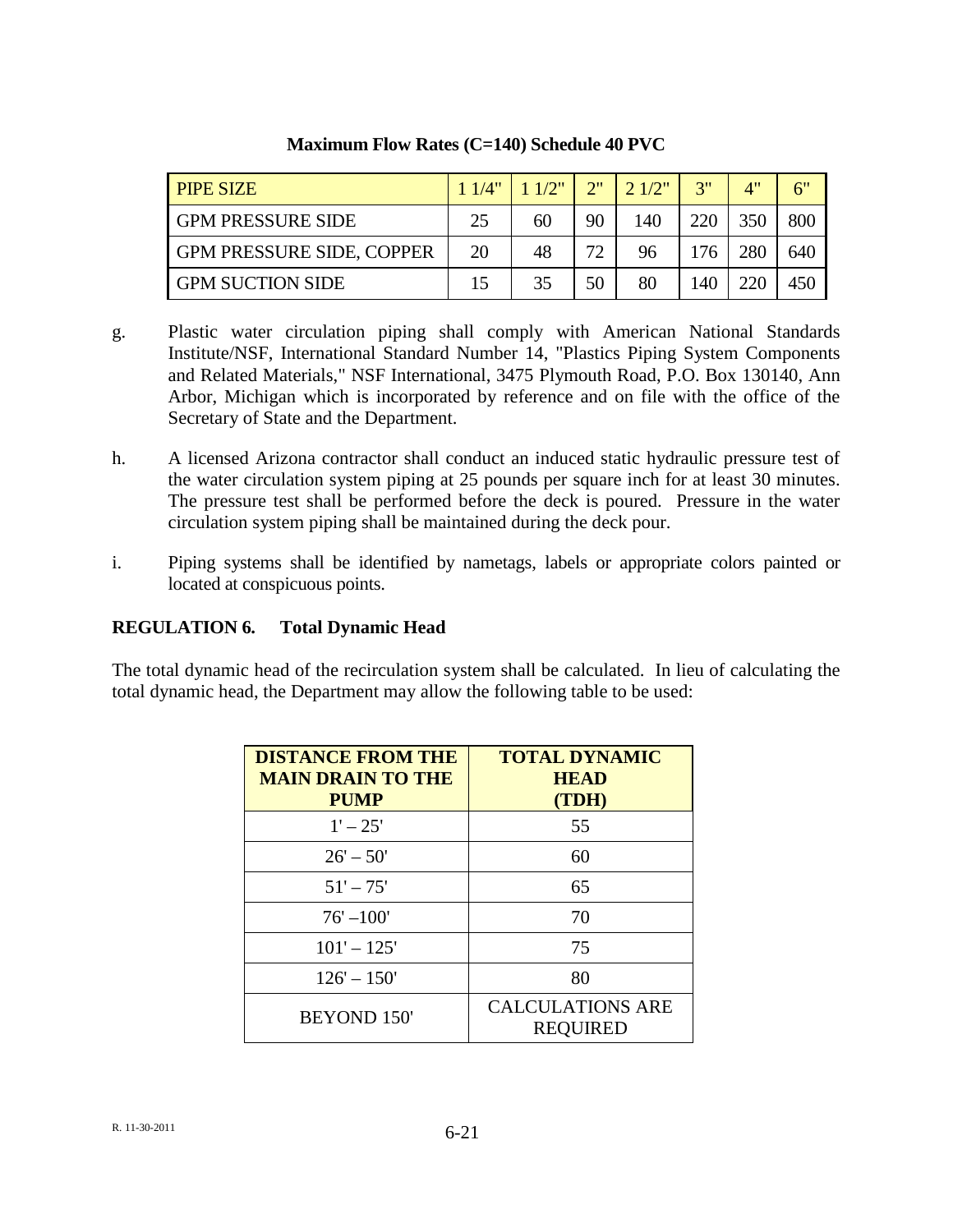# **REGULATION 7. Pumps and Motors**

- a. A pump and motor shall be provided for each water circulation system. The pump shall be sized to meet but not to exceed the flow rate required for filtering against the total head developed by the complete water circulation system. The pump shall be sized to comply with the turnover rates prescribed in Chapter VI, Section 3, Regulation 4 (Pools), Chapter VI, Section 9, Regulation 2 (Spas), and Chapter VI, Section 8, Regulation 4, (Wading Pools).
- b. Pumps and motors shall be readily and easily accessible for inspection, maintenance, and repair. When the pump is below the waterline, valves shall be installed on permanently connected suction and return lines. The valves shall be readily and easily accessible for maintenance and removal for any of the circulation components.
- c. Each motor shall have an open, drip-proof enclosure. Each motor shall be constructed electrically and mechanically to perform satisfactorily and safely under the conditions of load in the environment normally encountered in swimming pool or spa installations. Each motor shall be capable of operating the pump under full load with a voltage variation of plus or minus ten  $(\pm 10\%)$  percent from the nameplate rating. Each motor shall have thermal or current overload protection to provide locked rotor and running protection. Thermal or current overload protection may be built into the motor or in the line starter.
- d. The pump shall be equipped with an emergency shut-off switch that is located within the swimming pool or spa enclosure to cut off power to the water circulation system if someone is entrapped on a main drain or suction outlet.
- e. The emergency shut-off switch must be clearly labeled.

# **REGULATION 8. Hair Strainer**

The recirculation system shall include a removable strainer located upstream from the pump to prevent solids, debris, hair, lint, etc. from reaching the pump and filters. Strainers shall be of corrosion-resistant material, with openings having a total area equal to four times the area of the recirculation pump suction pipe.

# **REGULATION 9. Pool Water Cleaning System**

- a. A pool vacuum cleaning system shall be provided for public and semipublic swimming pools with the exception of hydrotherapy pools.
- b. Vacuum outlets shall be provided with covers, which automatically close and automatically latch and can only be opened with the use of a tool. The covers must be securely closed and latched when the pool is in use.

c.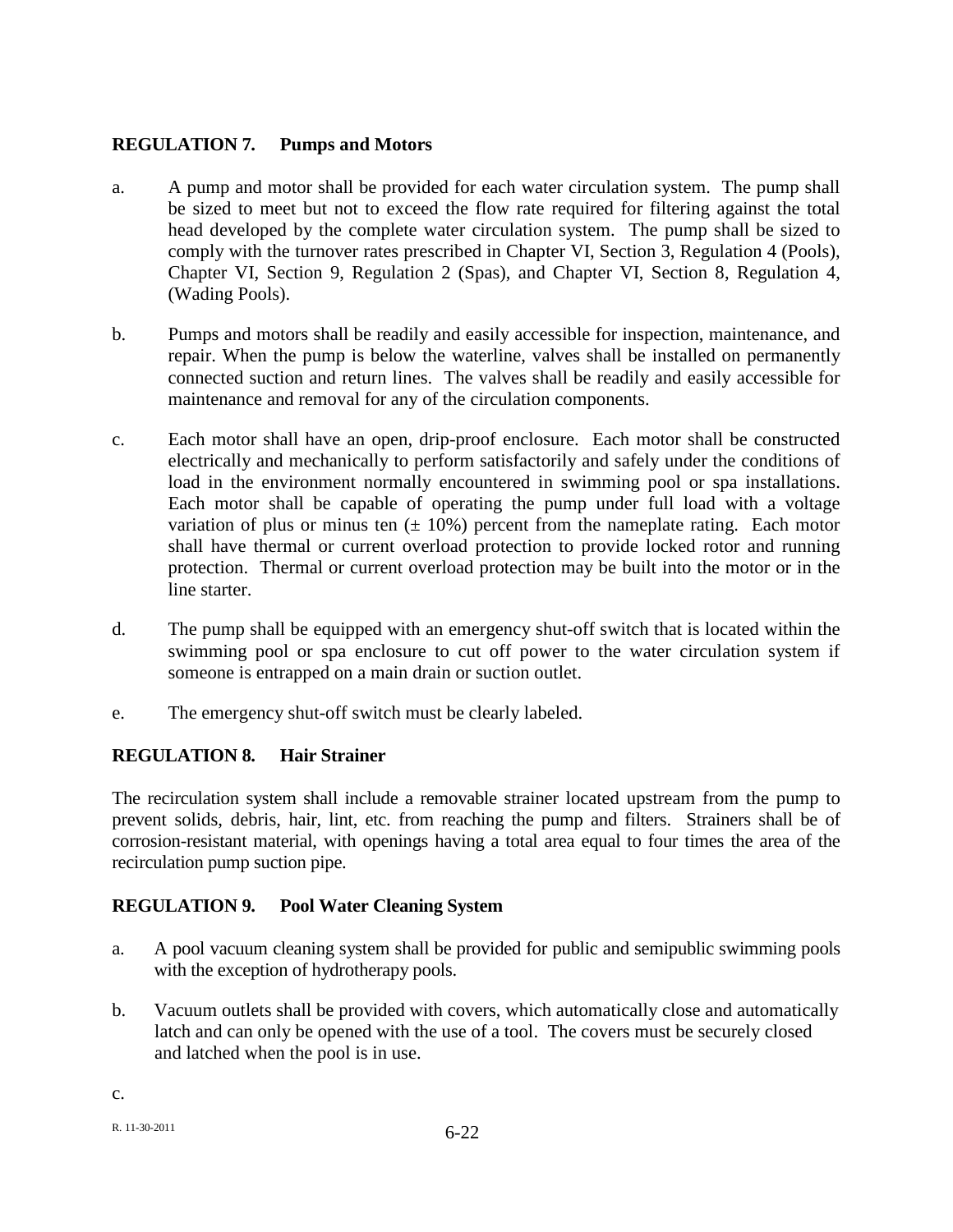d. The cleaning system provided shall not create a hazard or interfere with the operation or use of the pool. In integral systems, connections shall be provided in sufficient numbers and located in the pool walls at least ten (10) inches below the water line. In addition, automatic or self-cleaning systems may be installed as approved by the Department.

# **REGULATION 10. Inlets**

Adjustable pool wall inlets shall be provided on all pools. Inlets shall be of sufficient number, properly designed, sized and installed to produce uniform circulation throughout the pool. There shall be a minimum of six (6) inlets, spaced not more than 15 feet apart as measured along the pool periphery. At least one (1) inlet shall be located within five (5) feet of each corner and in each step alcove. Inlets shall be on a closed loop piping system. Where the width of the pool exceeds 30 feet, bottom returns will also be required. Bottom returns shall be flush with the pool bottom or of such design as to prevent injury to bathers. Bottom return*s* will be considered to have an area of influence described by a radius of 15 feet. Public or semipublic spas with three (3) or more return inlets shall be on a closed loop piping system.

## **REGULATION 11. Drains**

- a. Pools shall be equipped with at least two (2), main drains located in the deepest portion with centers at least three (3) feet apart and that are constructed to prevent suction entrapment under all operating conditions. Each drain shall be covered by an anti-vortex cover or an approved grate that has a minimum diagonal measurement of 24 inches, which is not readily removable by bathers and has safe openings of at least four (4) times the area of the drain pipe. Each drain pipe connection shall be under the center of the drain cover.
- b. Drains shall be spaced at intervals of not greater than one (1) each 20 feet of pool width in the deepest portion and not more than 15 feet from each side wall**.**
- c. A minimum of two (2) suction outlets shall be provided for each pump in a suction outlet system for a public or semipublic pool or spa. The suction outlets shall be separated by a minimum of three (3) feet or located on two (2) different planes (i.e. one suction outlet on the bottom and one (1) on a vertical wall or one (1) suction outlet each on two (2) separate vertical walls) as long as the three (3) foot separation is always maintained. The suction outlets shall be plumbed to draw water through them simultaneously through a common line to the pump. Suction outlets shall be plumbed to eliminate the possibility of entrapping suction, and be equipped with an approved anti-vortex cover.
- d. The total velocity of water through grate openings of the drain shall not exceed one and one-half (1 1/2) feet per second.
- e. No check valve may be installed between a suction outlet and a pump.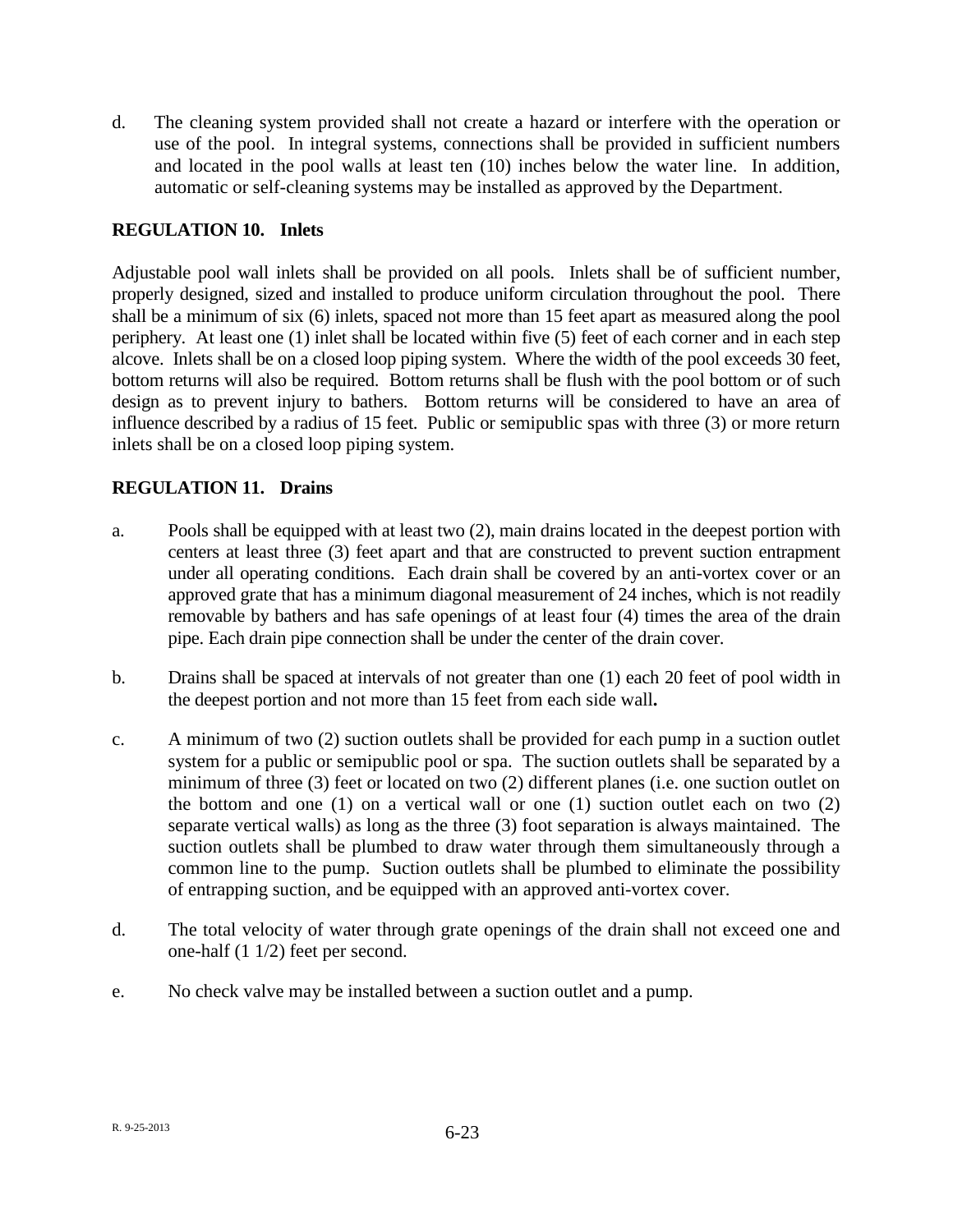### **REGULATION 12. Flow Meter**

A public swimming pool shall be equipped with a flow meter that indicates the rate of backwash through the filter. The flow meter shall be installed between the pump and the filter on a straight section of pipe in accordance with the manufacturer's specifications in a location where it can be read easily. The flow meter shall measure the rate of flow through the filter in gallons per minute and shall be accurate to within five (5) percent under all conditions of flow. The flow meter shall have an indicator with a range of at least 150 percent of the normal flow rate.

## **REGULATION 13. Sight Glass**

Pressure filter systems shall be equipped with a sight glass installed on the waste discharge pipe.

## **REGULATION 14. Air Relief Valves**

Pressure-type filters shall be equipped with a means to release internal pressure. Each pressure filter shall be equipped with an air relief piping system connected at an accessible point near the crown. Automatic air relief systems may be used instead of manual systems. The design of a filter with an automatic air relief system as its principal means of air release shall include lids that provide a slow and safe release of pressure. The design of a separation tank used in conjunction with any filter tank shall include a manual means of air release or a lid which provides a slow and safe release of pressure as it is opened.

### **REGULATION 15. Access to Equipment**

Filters shall be designed, located and constructed to permit removal of filter manhole covers or heads for inspection purposes and replacement or repair of the filter elements or media. No filter or filtration system shall be installed beneath the surface of the ground or within any enclosure without adequate provision of access for inspection and maintenance.

### **REGULATION 16. Filtration Rate - Sand**

The rate of filtration in high-rate sand filters shall not exceed an equivalent of 20 gallons per-minute per-square foot. Sufficient surface area of filter media shall be provided to achieve this rate.

#### **REGULATION 17. Filtration Rate - Diatomaceous Earth**

The rate of filtration of diatomaceous earth filters shall not exceed two (2) gallons per-minute persquare foot of effective surface area.

### **REGULATION 18. Filtration Rate - Cartridge Type**

The rate of filtration of cartridge filters shall not exceed 0.375 gallons per-minute per-square foot.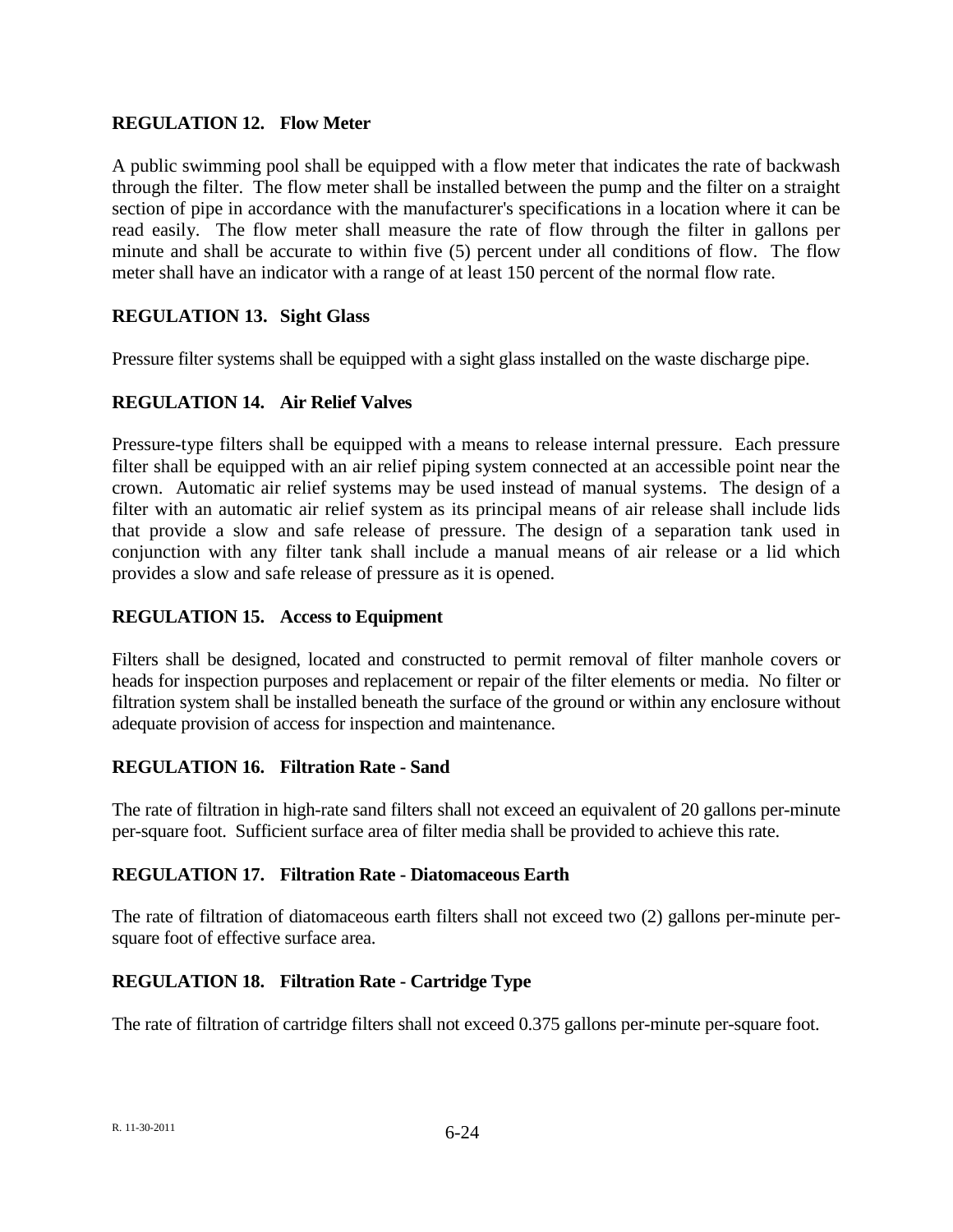### **REGULATION 19. Acceptable Filters**

Swimming pool and spa filters shall comply with American National Standards Institute/NSF International Standard Number 50, "Circulation System Components and Related Materials for Swimming Pools, Spas / Hot Tubs," NSF International, 3475 Plymouth Road, P.O. Box 130140, Ann Arbor, Michigan. Filters shall be designed, located, and constructed to permit removal of filter manhole covers or heads for inspection, replacement or repair of filter elements or filter media. No filtration system shall be installed beneath the surface of the ground or within an enclosure without providing adequate access for inspection and maintenance. The maximum filtration rate shall not exceed the design flow rate prescribed by the ANSI/NSF Standard 50 for Commercial Filters. In no case shall the maximum filtration rate exceed the rates specified in this section.

### **REGULATION 20. Gauges**

Pressure gauges shall be installed on the inlet side of the pump, and the inlet and outlet manifold of the filters. Such gauges shall read at one (1) pound pressure intervals or in inches of mercury/vacuum.

## **REGULATION 21. Cross Connection Control**

- a. Cross-connections between potable water piping and the recirculation system or water reservoir of any pool are prohibited. Potable water for make up water purposes may only be introduced into the reservoir:
	- 1. Across an air gap of at least twice the diameter of the pipe, not less than six (6) inches above the overflow level. If an over-the-rim spout is used, it shall be located so that it does not present a tripping hazard**;** or
	- 2. Three (3) inches above the overflow rim of a float controlled make up water feed tank; or
	- 3. By a submerged inlet which is properly protected against back siphonage by a backflow prevention device meeting University of Southern California Foundation for Cross Connection Control and Hydraulic Research.
- b. All sewage from plumbing fixtures, including urinals, toilets, lavatories, showers, drinking fountains, floor drains and other sanitary facilities shall be disposed of in a sanitary manner. Filter backwash and wasted swimming pool or spa water shall be discharged into a sanitary sewer through an approved air gap, an approved subsurface disposal system or by other means that are approved by the Department. The method of disposal shall comply with applicable disposal requirements established by a municipal or other local authority. There shall be no direct physical connection between the sewer system and the water circulation system of a public or semipublic swimming pool or spa.